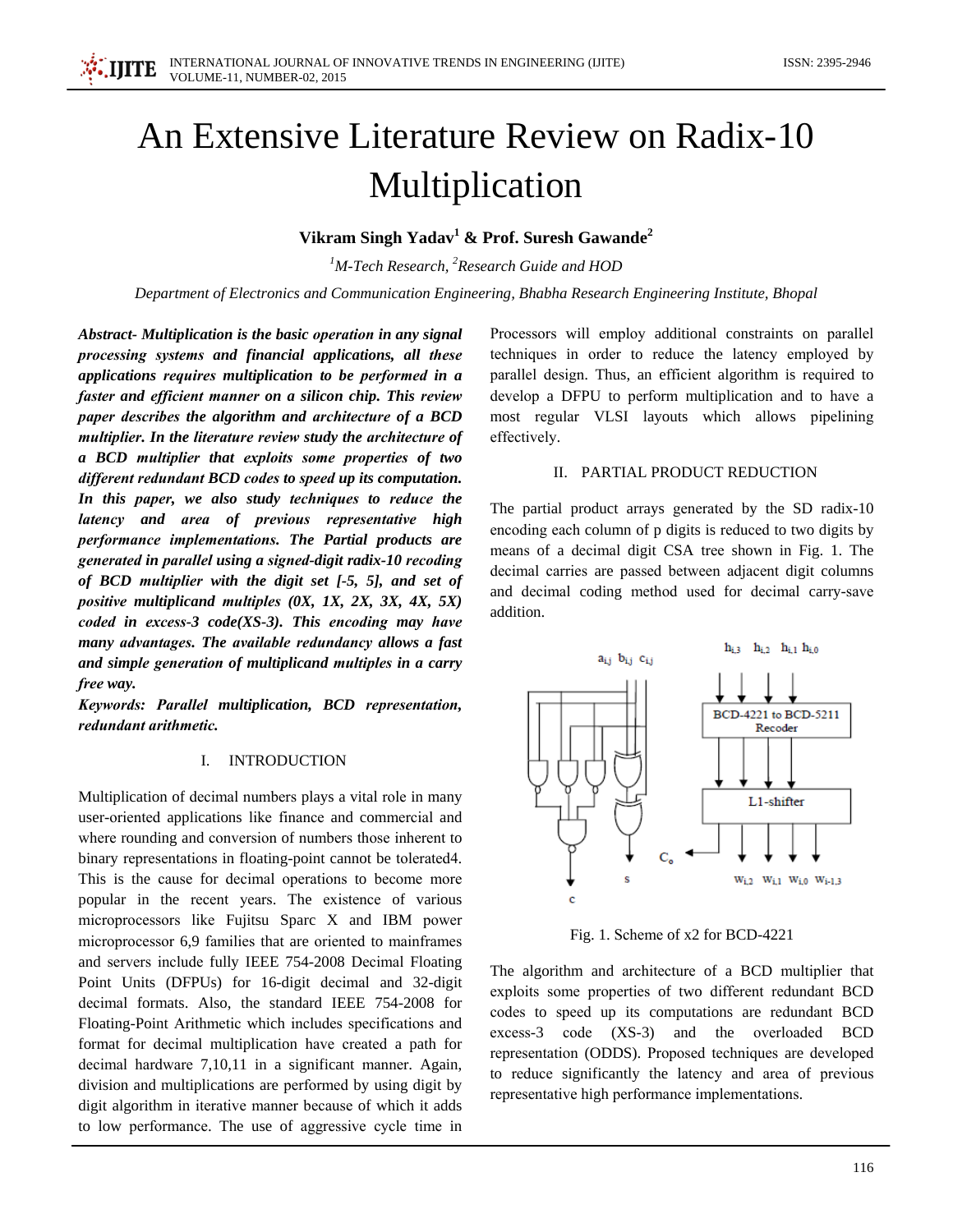# **Partial Product Generation**

Partial products are generated in parallel using a signed-digit radix-10 recoding of the BCD multiplier with the digit set [-5,5] and a set of positive multiplicand multiples (0X, 1X, 2X, 3X, 4X, 5X) coded in XS-3 encoding has several advantages. First, it is a self-complementing code the negative multiplicand multiple can be obtained by just inverting the bits of the corresponding positive one. The available redundancy allows a fast and simple generation of multiplicand multiples in a carry-free way. Finally, the partial products can be recoded to the ODDS representation by just adding a constant factor into the partial product reduction tree.



Fig. 2 Combinational SD Radix-10 Architecture

The ODDS uses a similar 4-bit binary encoding as nonredundant BCD techniques explains binary carry-save adders and compressor trees, can be adapted efficiently to perform decimal operations. A variety of redundant decimal formats and arithmetic have been proposed to improve the performance of BCD multiplication. The BCD carry-save format represents a radix-10 operand using a BCD digit and a carry bit at each decimal multiplication area and power dissipation are critical design factors in DFPU. Multiplication and division are performed iteratively by means of digit-by-digit algorithms for reducing the latency of DFP multiplication in high performance DFPUs.

#### **III. LITERATURE REVIEW**

Vazquez, A.; Antelo, E.; Bruguera, J.D., [1] presented the algorithm and architecture of a BCD multiplier that exploits some properties of two different redundant BCD codes to speed up its computation: the redundant BCD excess-3 code (XS-3), and the overloaded BCD representation (ODDS). In addition, new techniques have been developed to reduce significantly the latency and area of previous representative high-performance implementations. Partial products are generated in parallel using a signed-digit radix-10 recoding of the BCD multiplier with the digit set [-5, 5], and a set of positive multiplicand multiples (0X, 1X, 2X, 3X, 4X, 5X) coded in XS-3. This encoding has several advantages. First, it is a self-complementing code, so that a negative multiplicand multiple can be obtained by just inverting the bits of the corresponding positive one. Also, the available redundancy allows a fast and simple generation of multiplicand multiples in a carry-free way. Finally, the partial products can be recoded to the ODDS representation by just adding a constant factor into the partial product reduction tree. They show that the proposed decimal multiplier has an area improvement roughly in the range 20-35 percent for similar target delays with respect to the fastest implementation.

Wang, Zhuo; Han, Liu; Seok-Bum Ko, [2] The study of presents a Radix-100 divider based on decimal non-restoring and selection by truncation method. Two decimal quotient digits can be selected in each iteration, which can reduce half of the iteration cycles. Initialization is required to scale the divisor into a pre-calculated range, and also used for generating some multiples of the scaled divisor. Implemented with STM 90-nm standard cells library, the proposed architecture takes 14 clock cycles, which is 373 FO4 to reach the desired accuracy. The latency is much shorter than Radix-10 dividers.

Minchola Guardia, C.E., [3] proposed to the Decimal multiplication is one of the most frequently used operations in financial, scientific, commercial and internet-based applications. The study of presents an efficient implementation of a fully pipelined decimal multiplier designed with Carry Save Addition and coded into a reduced group of BCD. This design is based on multiplier operands recoded in Signed-Digit radix-10, a simplified partial products generator, and decimal adders. A variety of multipliers architectures are processed on a Virtex-6 FPGA device. Several assessments are carried out in various N by M multiplications and their respective synthesis results show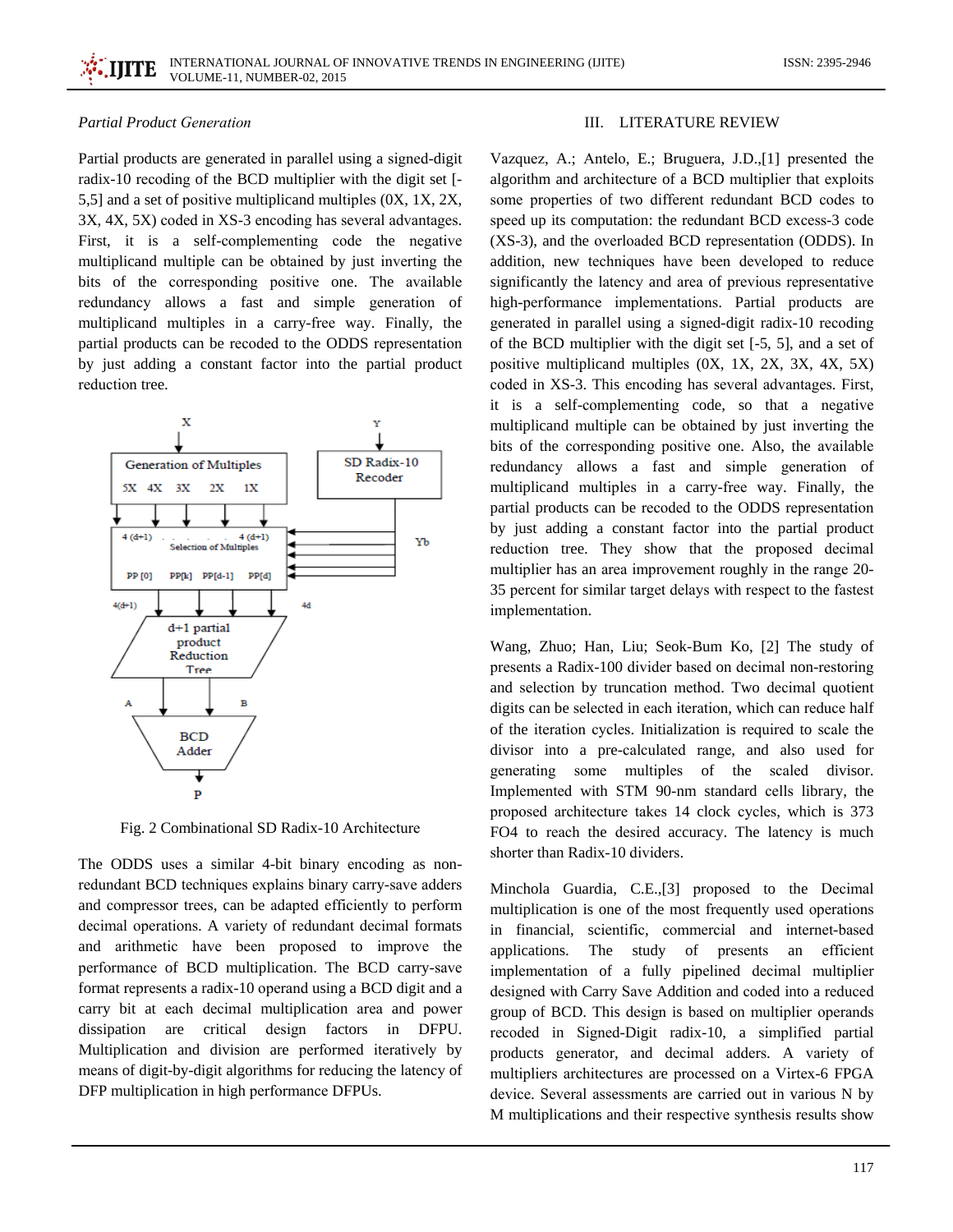slightly optimistic figures in terms of area and delay in regard to some previously published works.

Kornerup, P.; Lefevre, V.; Louvet, N.; Muller, J.-M., [4] The study of presents a study of some basic blocks needed in the design of floating-point summation algorithms. In particular, in radix-2 floating-point arithmetic, they show that among the set of the algorithms with no comparisons performing only floating-point additions/subtractions, the 2Sum algorithm introduced by Knuth is minimal, both in terms of number of operations and depth of the dependency graph. They investigate the possible use of another algorithm, Dekker's Fast2Sum algorithm, in radix-10 arithmetic. They give methods for computing, in radix 10, the floating-point number nearest the average value of two floating-point numbers. They also prove that under reasonable conditions, algorithm performing only round-to-nearest an additions/subtractions cannot compute the round-to-nearest sum of at least three floating-point numbers. Starting from an algorithm due to Boldo and Melquiond, they also present new results about the computation of the correctly-rounded sum of three floating-point numbers. For a few of their algorithms, they assume new operations defined by the recent IEEE 754-2008 Standard are available.

Lang, T.; Nannarelli, A., [5] presented original article see Kaivani, et al., ibid, vol. 5, pp. 393-404 (2011). Lang and Nannarelli comment on the paper of Kaivani, et al., which reported a proposed unit 46% faster than the unit from their study. Lang and Nannarelli show in this comment that the evaluation done by Kaivani, et al. is based on wrong assumptions and the results of the comparison are erroneous.

Ercegovac, M.D.; McIlhenny, R., [6] They present a shared implementation of a radix-10 and radix-16 fixed-point digitrecurrence algorithm for the square root operation using limited-precision multipliers, adders, and table-lookups. They discuss the proposed algorithm, its design, and its ASIC implementation using a standard cell library. They present the cost and delay characteristics for precisions of 8 (single-precision), 16 (double-precision) for both radix-10 and radix-16 digits. The proposed scheme uses short (2-4 digit-wide) operators which leads to compact modules, reduced interconnections, reduced area and increased delay with respect to non-shared implementations.

Emami, S.; Dorrigiv, M.; Jaberipur, G.,[7] in presented the support for decimal computer arithmetic is growing to meet the increasing user demands in many computer applications such that in the past decade some commercialized processors have been equipped with decimal hardware units and the

latest IEEE standard for floating point arithmetic. Particular, the 10-bit densely packed encoding for compact storage of three decimal digits has been defined, which require pre and post conversions to make arithmetic operations and proper storage possible. In the study of, they offer the 10-bit radix-1000 encoding of three decimal digits that can be directly processed by decimal arithmetic operators. The 16-digit and 34-digit BCD operands are converted to 54-bit and 114-bit chiliad operands, respectively. Following the practice of using word-wide binary adders for decimal operands with some off-the-critical-path correction logic, they device an adder architecture for intermediate chiliad operands. The same adders can be shared by the binary floating point units with the IEEE-754-2008 53-bit and 113-bit significant. The synthesis results show that the proposed scheme is more area and potheyr efficient than the best previous method.

Ercegovac, M.D.; McIlhenny, R., [8] implemented of a radix-10 and radix-16 fixed-point digit-recurrence algorithm for division operation using limited-precision multipliers, adders, and table-lookups. Authors discuss the proposed algorithm, its design, and its ASIC implementation using a standard cell library. They present the cost and delay characteristics for precisions of 7 (single-precision), 14 (double-precision) decimal digits, and single and double precision for radix-16. The proposed scheme uses short (2-3) digit-wide) operators which leads to compact modules, reduced interconnections and has an advantage at the layout level optimization.

#### IV. PROBLEM IDENTIFICATION

The performance of algorithm of a BCD multiplier that exploits some properties of two different redundant BCD codes to speed up its computation: the redundant BCD excess-3 code (XS-3), and the overloaded BCD representation (ODDS). In addition, new techniques may be developed to reduce significantly the latency and area of previous representative high performance implementations. Partial products are generated in parallel using a signed-digit radix-10 recoding of the BCD multiplier with the digit set [-5, 5], and a set of positive multiplicand multiples (0X, 1X, 2X, 3X, 4X, 5X) coded in XS-3. Also, the available redundancy allows a fast and simple generation of multiplicand multiples in a carry free way.

# V. CONCLUSIONS AND FUTURE SCOPE

We have analyzed the algorithm and architecture of a new BCD multiplier. The further improvements of the architecture rely may be designed on the use of certain